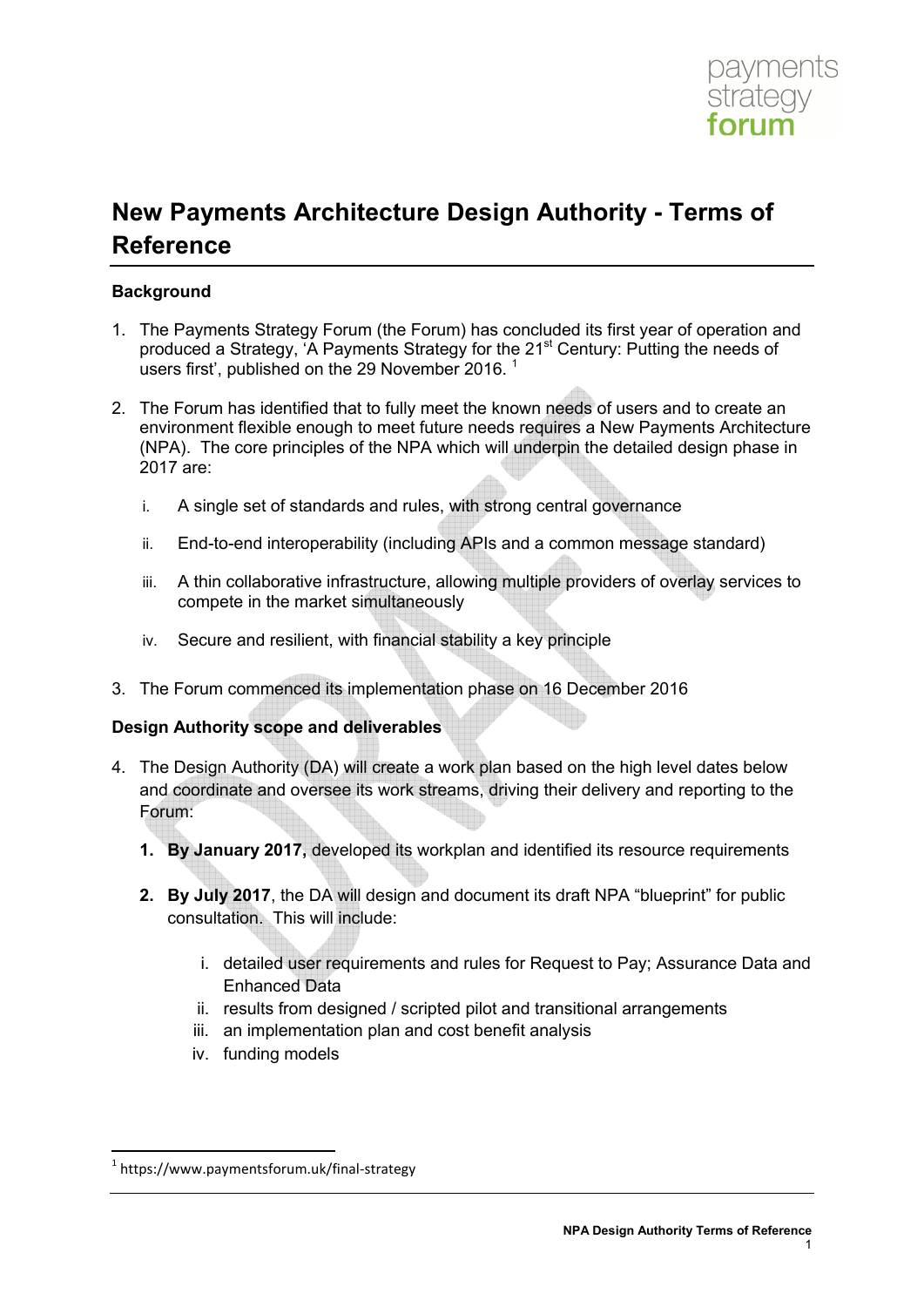

- **3. By end 2017**, the Forum will finalise its design work and implementation planning and handover to the New Payment System Operator (NPSO). This will include addressing feedback from the public consultation; further design / definition on the above areas, and additional work on API development and standards definition
- 5. In designing the "Blueprint" and its implementation plan, the DA should take into account all relevant industry initiatives, including the PSR market review into the ownership and competitiveness of infrastructure provision; the Bank of England's strategic review of RTGS; the CMA's open banking remedies and the implementation of PSD2.
- 6. The DA will engage with the Payments Community to ensure buy-in / support from stakeholders
- 7. To support the development of the "Blueprint" the DA will create and oversee four work streams. Each will have its own leads selected from the Forum:
	- WS1 User requirements and rules
	- WS2 Pilot and transition design
	- WS3 Implementation planning and detailed Cost Benefit Analysis
	- WS4 Economic Model and Funding

# **Design Authority and Work Stream operating principles**

# **Co-Chairs and membership**

- 8. It will be the role of the DA Co-Chairs:
	- To appoint, with support from the Forum secretariat, the members of the DA, some of who are expected to be from the wider Payments Community.
	- To ensure the agreed scope, objectives and deliverables are being met.
	- To initiate and ensure the effective and timely delivery of the individual workstreams
	- To report back to the Forum.
- 9. To ensure alignment with relevant initiatives the DA Co-Chairs will ensure the relevant organisations are properly represented. This will include representatives from the Payment System Operators (PSOs); the Bank of England's RTGS review project team and API Implementation Entity.
- 10. Membership of the DA will be open to anyone from the Payments Community who can demonstrate the technical expertise required and are able to actively contribute resources to the work.
- 11. The PSR, the FCA and Bank of England should be invited to attend the DA and its Workstreams as observers.